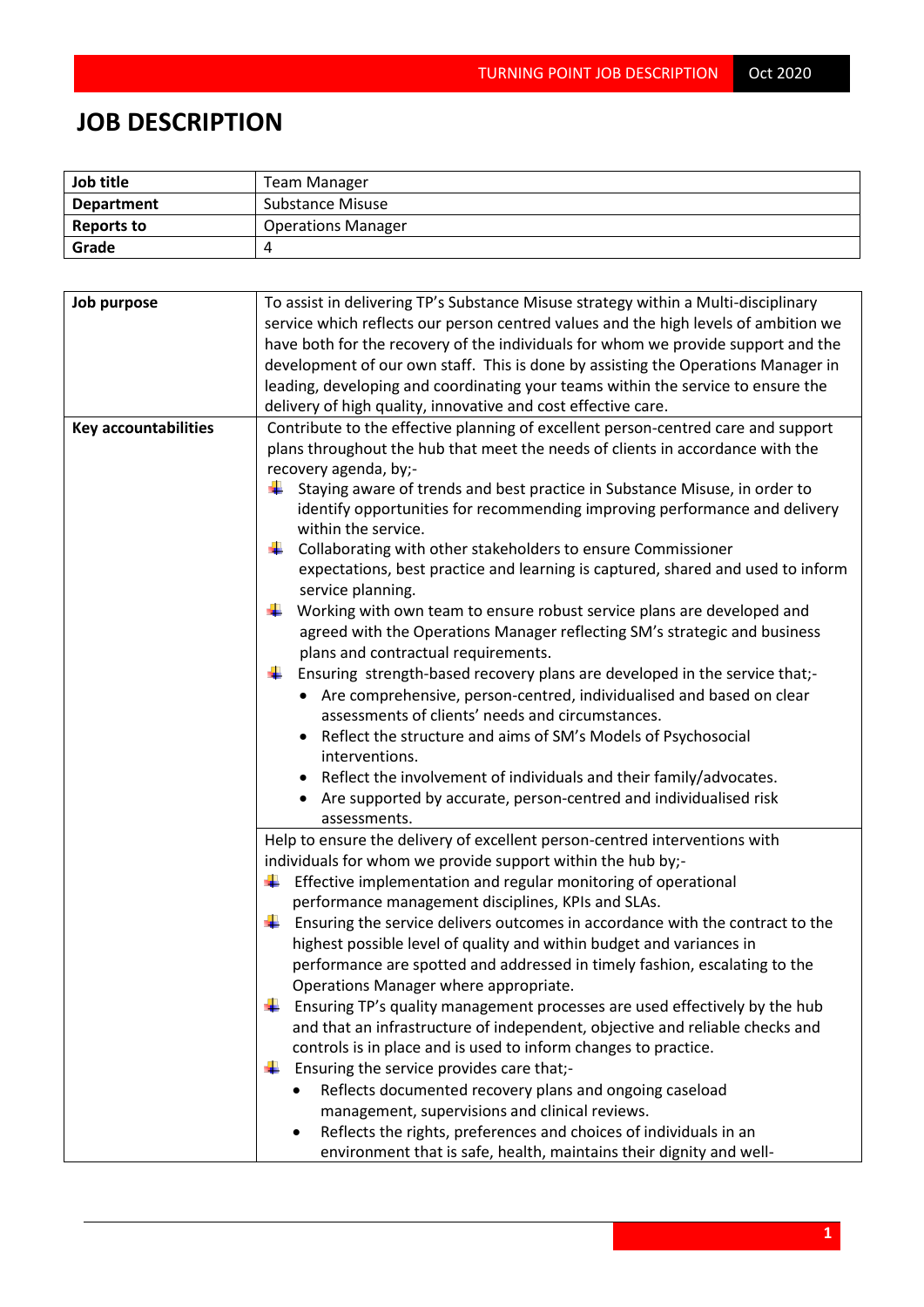| being and is free from abuse or neglect, observing agreed                                                                                                                                                                                                                                                                                                                                                                                     |
|-----------------------------------------------------------------------------------------------------------------------------------------------------------------------------------------------------------------------------------------------------------------------------------------------------------------------------------------------------------------------------------------------------------------------------------------------|
| safeguarding practices.                                                                                                                                                                                                                                                                                                                                                                                                                       |
| Reflects the review and, where required, updating of                                                                                                                                                                                                                                                                                                                                                                                          |
| comprehensive assessment and risk assessments.                                                                                                                                                                                                                                                                                                                                                                                                |
| Help SM to achieve its long term goals by being aware of the SM Strategy, working<br>with the Operations Manager to help align the service and service plan to it.                                                                                                                                                                                                                                                                            |
| Help to achieve the service's financial targets, by being aware of and contributing<br>to effective financial forecasting, budget development, control and cost effective<br>operations within the hub, operating at all times in line with Turning Point's<br>financial procedures, reporting progress and escalating concerns to your<br><b>Operations Manager.</b>                                                                         |
| Contribute to SM's growth and business development plans by assisting in the                                                                                                                                                                                                                                                                                                                                                                  |
| management of and, where necessary, transformation of the service in                                                                                                                                                                                                                                                                                                                                                                          |
| conjunction with your Operations Manager, the Growth team and other                                                                                                                                                                                                                                                                                                                                                                           |
| stakeholders so that the contract is renewed in accordance with SM's strategy                                                                                                                                                                                                                                                                                                                                                                 |
| and business plans.                                                                                                                                                                                                                                                                                                                                                                                                                           |
| Contribute to Turning Point's information management strategy by;-<br>Working with your Operations Manager to ensure SM-related materials,<br>intelligence and best practice are captured, communicated and shared within<br>the service for the benefit of learning within the business unit.<br>Ensuring all data and information relating to the service's clients is accurate<br>and shared in the appropriate way with key stakeholders. |
| Ensuring the inputting outcomes data and other information into corporate                                                                                                                                                                                                                                                                                                                                                                     |
| systems in the service in accordance with stated policies and procedures.                                                                                                                                                                                                                                                                                                                                                                     |
| Assist your Operations Manager in ensuring that governance processes are<br>implemented and used in accordance with stated policies, procedures and                                                                                                                                                                                                                                                                                           |
| regulations so that the hub and wider service achieves its compliance obligations.                                                                                                                                                                                                                                                                                                                                                            |
| Assist your Operations Manager in ensuring the effective flow of information                                                                                                                                                                                                                                                                                                                                                                  |
| within own the service and with external parties, representing corporate messages                                                                                                                                                                                                                                                                                                                                                             |
| constructively and observing TP's internal communication policies and procedures.                                                                                                                                                                                                                                                                                                                                                             |
| Ensure the well-being of service users, employees and TP's business interests by                                                                                                                                                                                                                                                                                                                                                              |
| contributing to maintenance of and acting upon a service Risk Register and                                                                                                                                                                                                                                                                                                                                                                    |
| Business Continuity Plan, escalating wider risks to your Operations Manager as                                                                                                                                                                                                                                                                                                                                                                |
| appropriate.                                                                                                                                                                                                                                                                                                                                                                                                                                  |
| Help to ensure the service delivers high levels of performance through its people                                                                                                                                                                                                                                                                                                                                                             |
| in a way that realises their potential, by;-<br>Effective people planning, recruitment, induction, coaching, development,<br>÷                                                                                                                                                                                                                                                                                                                |
| leadership, motivation and performance management of your direct reports.<br>Ensuring appropriate other staff within the service provide effective people<br>₩<br>leadership, management and development in accordance with TP's People<br>Strategy and policies, capitalising on the range of development opportunities<br>provided by Turning Point in accordance with Skill Profiles.                                                      |
| Assisting the management and development of staff so that their<br>÷<br>professional development and performance meet regulatory<br>requirements and best practice principles within the delivery of<br>contractual commitments.<br>Hold or be able to work towards the required management qualification as                                                                                                                                  |
| determined by CQC, currently the Diploma Level 5 in Leadership in the health<br>and social care sector.                                                                                                                                                                                                                                                                                                                                       |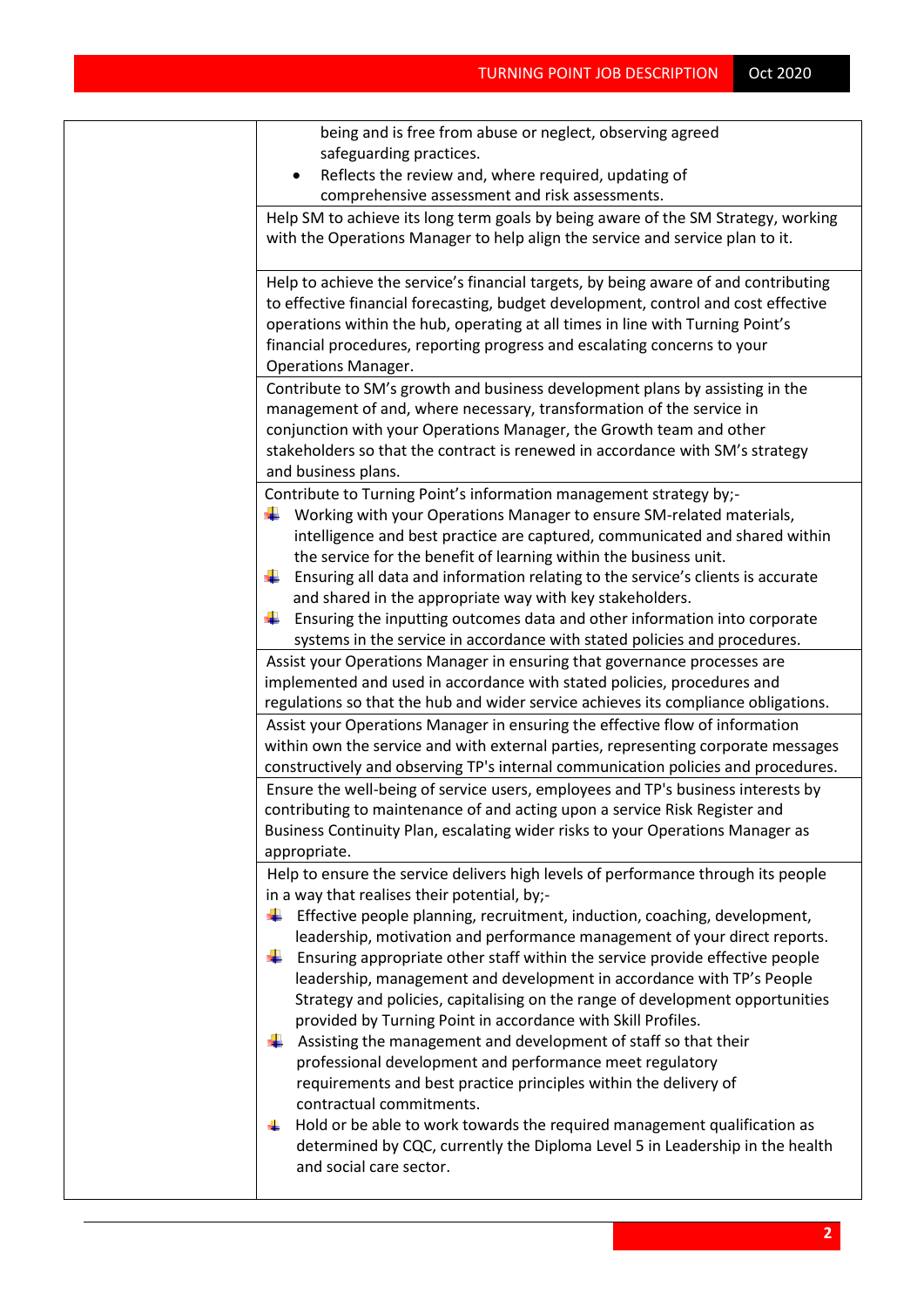| Ensure the service optimises its performance and long term sustainability by<br>contributing to plans for the management of IT solutions and other physical<br>resources, and helping to ensure that properties are legally compliant and fit for<br>purpose both for employees and clients.            |
|---------------------------------------------------------------------------------------------------------------------------------------------------------------------------------------------------------------------------------------------------------------------------------------------------------|
| Project the desired image of Turning Point by;-<br>Understanding and promoting TP's values and their application to<br>÷<br>Substance Misuse.<br>Being a role model of the values through own example while supporting your<br>Operations Manager in ensuring they are demonstrated by all staff in the |
| service.                                                                                                                                                                                                                                                                                                |

| <b>Dimensions</b> | Direct reports           |                                                                                                    |  |  |
|-------------------|--------------------------|----------------------------------------------------------------------------------------------------|--|--|
|                   | Total staff overseen     |                                                                                                    |  |  |
|                   | Internal contacts        | Central support specialists - collaborative working, support                                       |  |  |
|                   |                          | & guidance.                                                                                        |  |  |
|                   |                          | Operations Manager, Regional head of operations, P&D                                               |  |  |
|                   |                          | team – for mutual support, information exchange and                                                |  |  |
|                   |                          | sharing of good practice.                                                                          |  |  |
|                   |                          | Staff at all levels in the service.                                                                |  |  |
|                   |                          | Growth team on re-tenders and new bids.                                                            |  |  |
|                   | <b>External contacts</b> | Regulatory bodies - service monitoring and review.                                                 |  |  |
|                   |                          | Partners & agencies - service delivery and health and                                              |  |  |
|                   |                          | social support to service users. Commissioners - as                                                |  |  |
|                   |                          | requested by the Operations                                                                        |  |  |
|                   |                          | Manager in contract reviews, information exchange new                                              |  |  |
|                   |                          | business/service add on opportunities. Advocacy                                                    |  |  |
|                   |                          | services/service user feedback (forums) - discuss ethical                                          |  |  |
|                   |                          | issues regarding service users.                                                                    |  |  |
|                   | Planning horizon         | Be aware of TP's 5 year Business Strategy and Business Unit 3-                                     |  |  |
|                   |                          | year strategy/1 year business plan. Contributes to annual                                          |  |  |
|                   |                          | service plans and overseeing the daily/weekly planning of                                          |  |  |
|                   |                          | work relating to the team's caseload.                                                              |  |  |
|                   | Problem solved           | Ensuring effective staffing and quality delivery within                                            |  |  |
|                   |                          | the hub where there could be resource conflicts and                                                |  |  |
|                   |                          | shortages.                                                                                         |  |  |
|                   |                          | Policy implementation and monitoring in accordance with                                            |  |  |
|                   |                          | guidelines clarified in discussion with OM.                                                        |  |  |
|                   |                          | Ensuring a culture is developed within the hub in which non-                                       |  |  |
|                   |                          | clinical, clinical and medical staff work collaboratively for the<br>benefit of the service users. |  |  |
|                   |                          | Helping to maintain service finances at a time of increasing                                       |  |  |
|                   |                          | financial pressures and eroding margins. Ensuring decisions                                        |  |  |
|                   |                          | made personally and by those by service staff balance                                              |  |  |
|                   |                          | operational/technical and business considerations.                                                 |  |  |
|                   | Financial authority      | Authorisation of extra hours for staff and expenses.                                               |  |  |
|                   |                          | NCP sign off tbc.                                                                                  |  |  |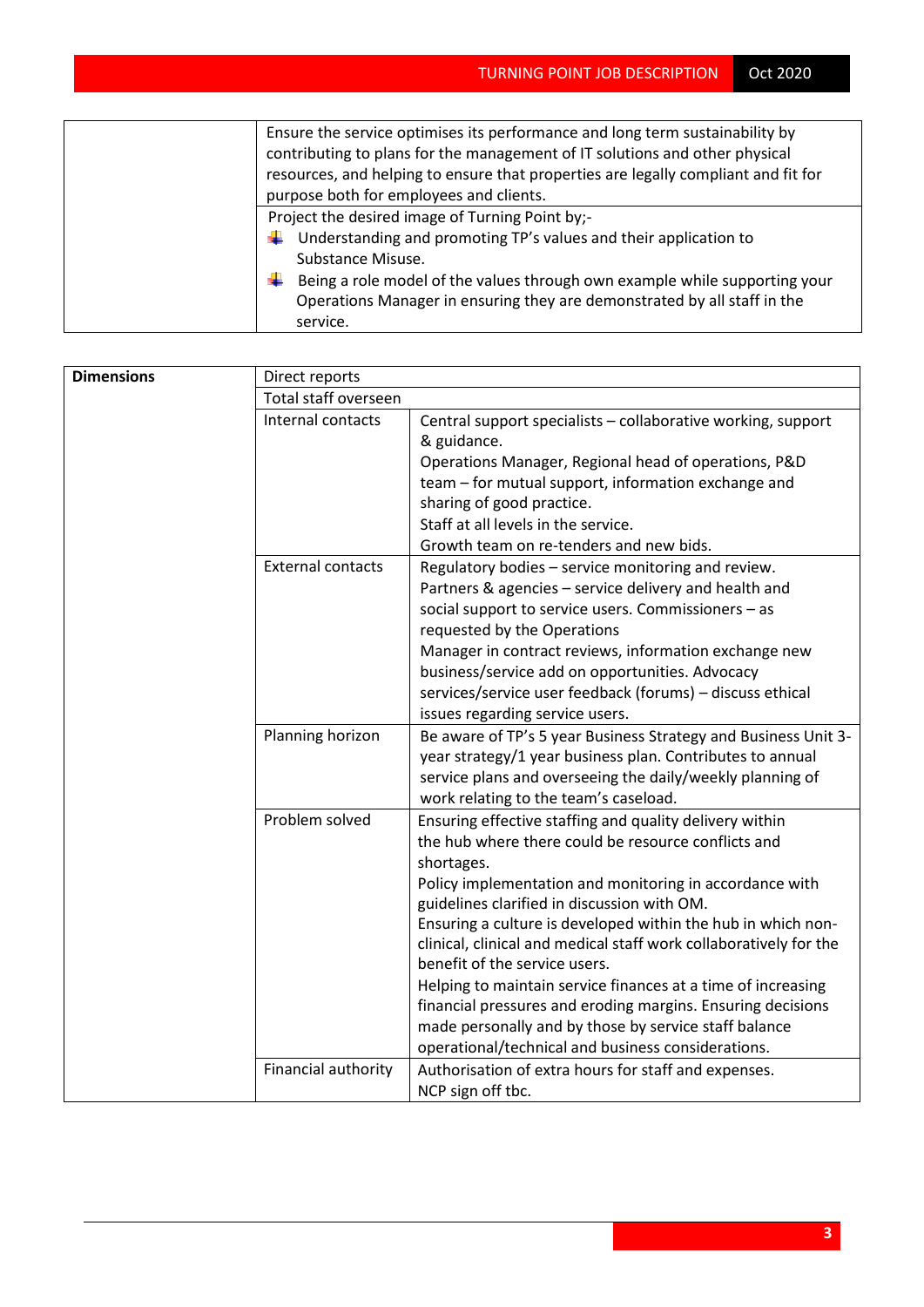## **PERSON SPECIFICATION**

**Job title** Team Manager

| <b>Personal effectiveness</b> | Essential                                                                                                                                                                                                                                                                                                                                                                                                                                                                                                                                                                                                                                                                                                                                                                                                                                                         | Desirable |
|-------------------------------|-------------------------------------------------------------------------------------------------------------------------------------------------------------------------------------------------------------------------------------------------------------------------------------------------------------------------------------------------------------------------------------------------------------------------------------------------------------------------------------------------------------------------------------------------------------------------------------------------------------------------------------------------------------------------------------------------------------------------------------------------------------------------------------------------------------------------------------------------------------------|-----------|
|                               | Good interpersonal skills in the pursuit<br>of exceptional delivery of service<br>outcomes to a range of stakeholders.<br>Excellent communication skills - both<br>verbal and written, with the ability to<br>turn technical language into plain<br>English to enable clarity and<br>engagement of clients, staff, colleagues<br>and customers/commissioners.<br>Strong commitment to delivery<br>positive outcomes for service users and<br>raising quality of services delivered.<br>Robust and resilient personality that<br>٠<br>can respond and function within high<br>pressure environments.<br>Strong organisational and time<br>management skills, helping others to<br>develop and maintain operational<br>delivery.<br>Flexible and adaptable leadership style<br>and approach in order to achieve<br>outcomes whilst maintain employee<br>engagement. |           |
|                               |                                                                                                                                                                                                                                                                                                                                                                                                                                                                                                                                                                                                                                                                                                                                                                                                                                                                   |           |

| <b>Technical effectiveness</b> | Essential                                                                                                                                                                                                                                                                                                                                                                                                                                                                 | Desirable |
|--------------------------------|---------------------------------------------------------------------------------------------------------------------------------------------------------------------------------------------------------------------------------------------------------------------------------------------------------------------------------------------------------------------------------------------------------------------------------------------------------------------------|-----------|
|                                | In-depth understanding of substance<br>misuse sector.<br>Strong team management skills to lead<br>and inspire a motivated and skilled team<br>that consistently delivers or exceeds on<br>its individual and team goals.<br>Understanding of service specifications<br>and performance targets and leading a<br>team to turn these into operational<br>excellence.<br>Able to identify and effectively manage<br>risk and provide sound advice and action<br>to mitigate. |           |